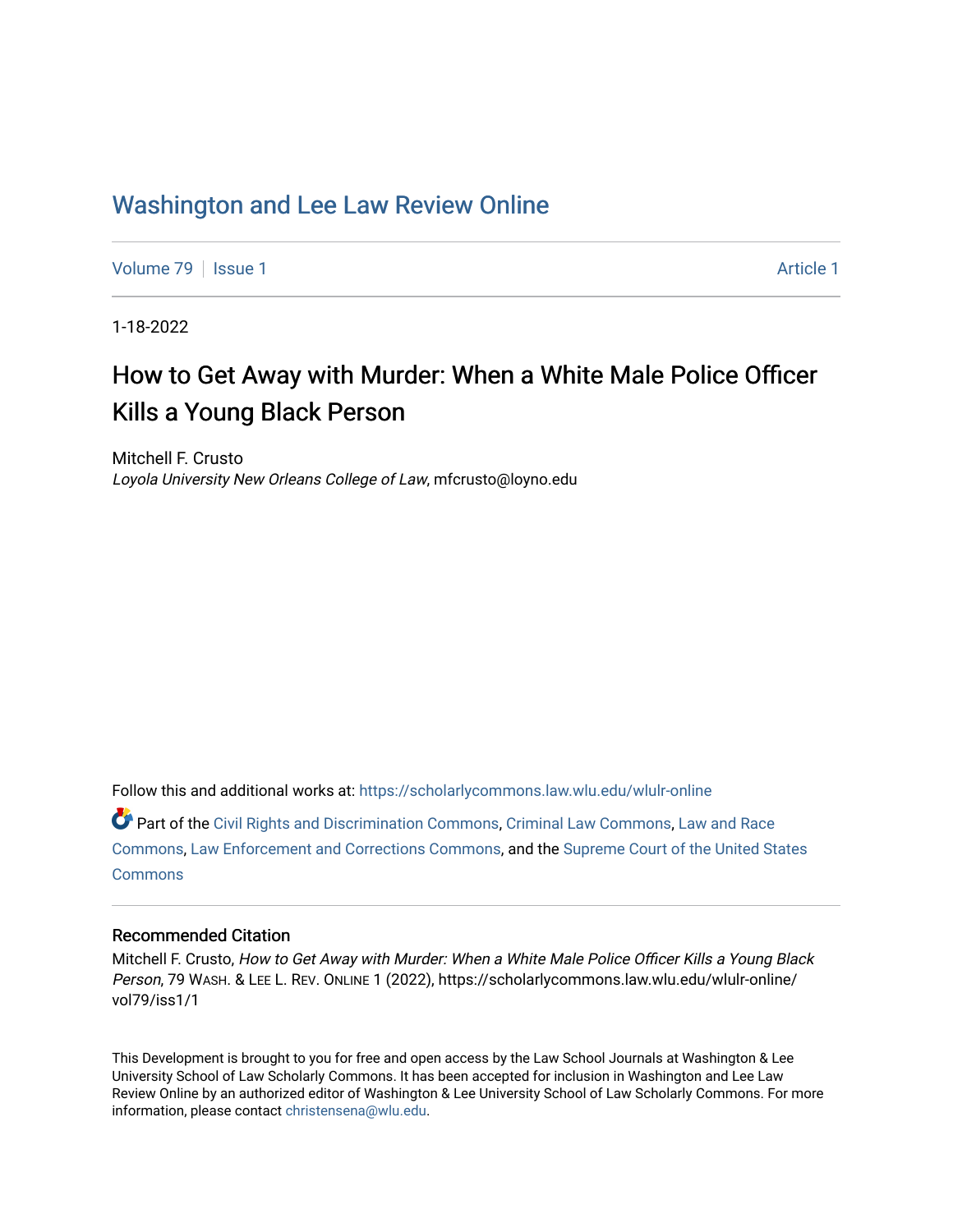# How to Get Away with Murder: When a White Male Police Officer Kills a Young Black Person

Mitchell F. Crusto\*

### *Abstract*

*Systemic racism in policing allows police officers, in particular white men, to continue to perpetuate the violent killings of Black people. This violence is not accidental. Rather it is intentional and allowed to continue due to a failure by the Supreme Court to hold police officers accountable. This Article explains how the doctrines of qualified immunity, willful intent, and objective reasonableness, as condoned by the Court, allow police officers to "get away with murder."* 

### *Table of Contents*

1

<sup>\*</sup> J.D. Yale, M.A. Oxford; the Henry F. Bonura, Jr. Distinguished Professor of Law, Loyola University New Orleans College of Law. Special thanks to the John Mercer Langston Black Law Professors Organization and to Loyola law graduates Jillian Morrison and LaTreshia Hamilton. This Article reflects the author's constitutionally-based support for the sanctity of Black lives. *See* Mitchell F. Crusto, *Black Lives Matter: Banning Police Lynchings,* 48 HASTINGS CONST. L.Q. 3 (2020) (arguing a Fifth and Fourteenth Amendments' "right to life" rationale for protecting Black lives); Mitchell F. Crusto, *Right to Life: Interest-Convergence Policing*, 71 RUTGERS L. REV. 63 (2018) (arguing an Eighth Amendment, "capital punishment" jurisprudence rationale for prohibiting police use of lethal force).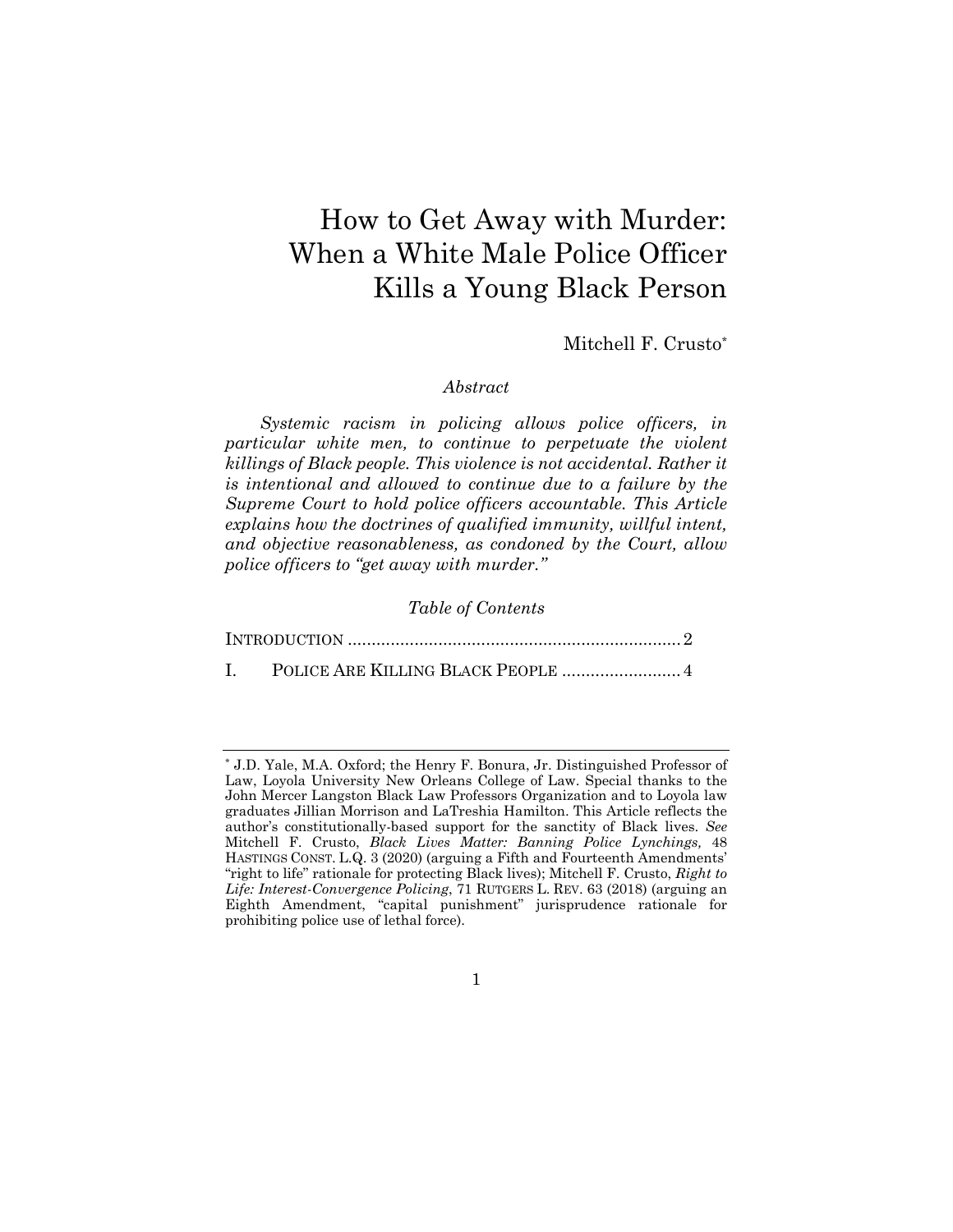| II. HOW DO POLICE GET AWAY WITH KILLING BLACK |  |
|-----------------------------------------------|--|
|                                               |  |
|                                               |  |

#### INTRODUCTION

Every day, millions of Americans fear for their safety due solely to the color of their skin.<sup>1</sup> Throughout this country, Black people are constantly subjected to acts of state-sanctioned terror when encountering the police because of systemic racism in policing. Customary, but flawed, police practices such as the use of lethal force, no-knock warrants, racial profiling, and stop-and-frisk programs are to blame.2 This over-policing of Black people and other racial minorities<sup>3</sup> often results in tragedy—the needless killing of innocent Black people followed by a failure to hold the police officers who killed them accountable.4 Recently, the United States faced an important

2*. See* Terry Gross, *Policing Is An 'Avatar of American Racism,' Marshall Project Journalist Says*, NAT'L PUB. RADIO: FRESH AIR (June 10, 2020, 2:09 PM), https://perma.cc/XY2J-A3YG (noting that this modern American model of policing is "a relatively recent phenomenon").

3*. See* Frank Edwards et al., *Risk of Being Killed by Police Use of Force in the United States by Age, Race-Ethnicity, and Sex*, PROC. NAT'L ACAD. SCIS. (Aug. 20, 2019), https://perma.cc/L6SV-ARYV

Police violence is a leading cause of death for young men in the United States. . . . Black women and men and American Indian and Alaska Native women and men are significantly more likely than white women and men to be killed by police. Latino men are also more likely to be killed by police than are white men.

4*. See* Brittany Spanos, *Beyoncé, Rihanna, Alicia Keys: How to Get Killed While Black*, ROLLING STONE (July 13, 2016, 9:22 PM), https://perma.cc/7P38-9VMF (reporting on Mic's video that shows the faces of many Black victims of police shootings and features prominent Black celebrities calling for change).

<sup>1</sup>*. See* Laura Santhanam, *Two-Thirds of Black Americans Don't Trust the Police to Treat Them Equally. Most White Americans Do.*, PBS POLITICS (June 5, 2020, 12:00 PM), https://perma.cc/U6UJ-JFML; Amanda Graham et al., *Race and Worrying About Police Brutality: The Hidden Injuries of Minority Status in America*, 15:5 VICTIMS & OFFENDERS 549 (2020), https://perma.cc/7FGV-9S2P (reporting on a nationwide study that found that Black people are five times more likely to fear police brutality than white people).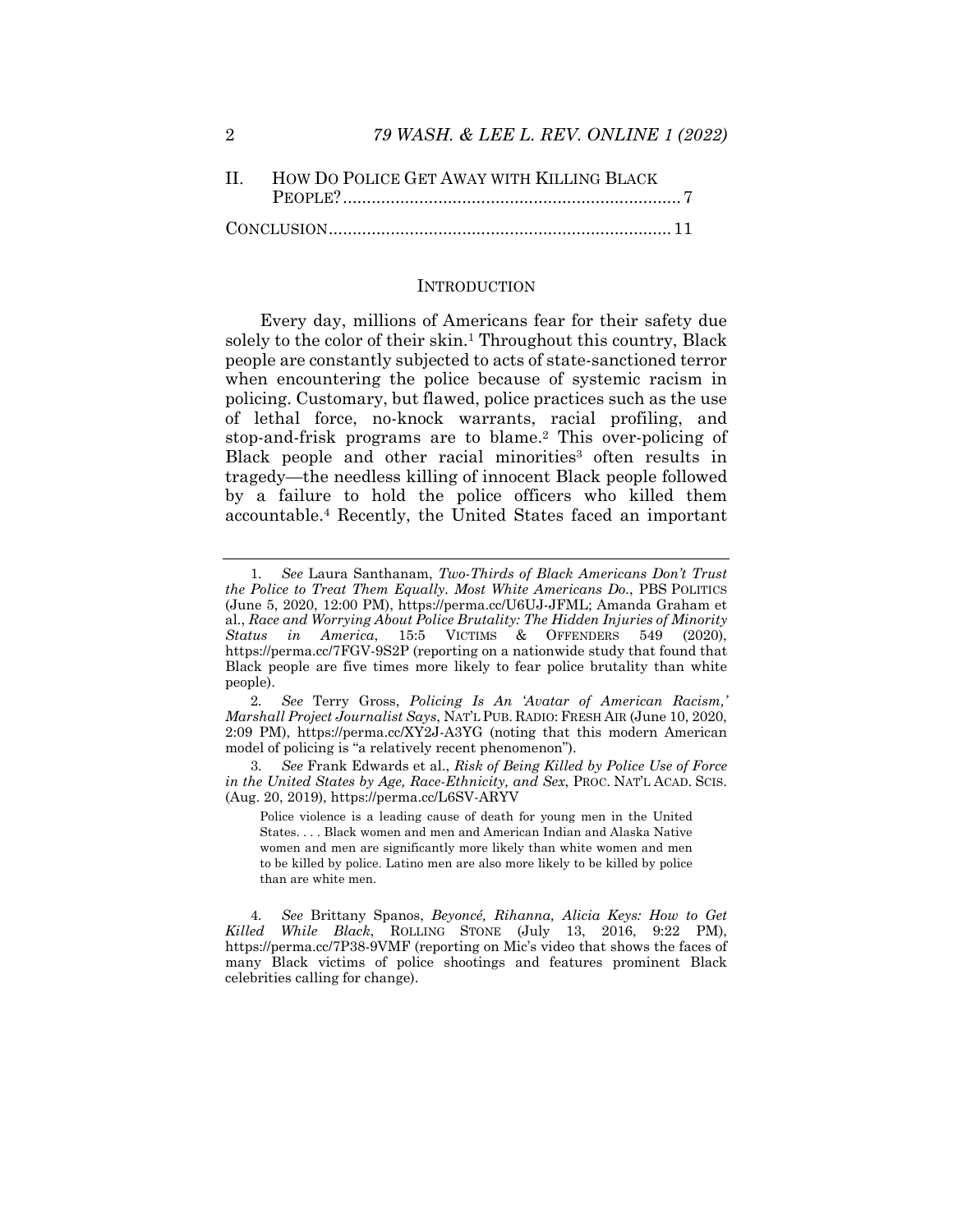test of systemic racism—the criminal trial of Derek Chauvin, the Minnesota police officer who killed George Floyd.<sup>5</sup> While Chauvin was found guilty, the conviction and sentencing of an obvious abuser of police authority6 does not end the Black Lives Matter movement. It is obvious that some members of Congress believe that the crisis in policing has come to an end, as they have stalled<sup>7</sup> the enactment of the George Floyd Justice in Policing Act of 2021.8

This Article argues that the struggle to protect the innocent lives of Black people does not end with the conviction of Derek Chauvin. This Article first describes how the United States Supreme Court has developed legal doctrines that effectively exonerate police officers who kill Black people. It then urges the nation to pressure Congress to enact police reform now. Furthermore, this Article recommends a front-end,

7*. See* Sarah D. Wire, *George Floyd's Death Sparked Calls for Police Reform. Why Hasn't Congress Acted?*, L.A. TIMES (Apr. 20, 2021, 6:45 AM), https://perma.cc/8T5M-3NJD (explaining that, despite Congress's promise to address problems in policing, its attention moved elsewhere after failing to pass legislation in the Senate); *Biden Asks Congress for Police Reform Bill by George Floyd Death Anniversary*, REUTERS (Apr. 28, 2021, 11:08 PM), https://perma.cc/392D-ZDJX (reporting that President Joe Biden called upon Congress to send him the bill by the one-year anniversary of Floyd's death, which was May 25, 2021).

<sup>5</sup>*. See* Amudalat Ajasa et al., *'Everything Is Riding on the Outcome': Minneapolis Braces for Chauvin Trial*, THE GUARDIAN (Mar. 28, 2021, 3:25 PM), https://perma.cc/E429-NHED (outlining the details of George Floyd's death and the charges against Derek Chauvin before Chauvin's trial).

<sup>6</sup>*. See* Amy Forliti et al., *Chauvin Guilty of Murder and Manslaughter in Floyd's Death*, AP NEWS (Apr. 21, 2021), https://perma.cc/J5TJ-33RW; Tim Arango, *Derek Chauvin Is Sentenced to 22 and a Half Years for Murder of George Floyd*, N.Y. TIMES (June 25, 2021), https://perma.cc/5Y6A-2Q7Z (reporting on the 22-page memorandum issued by the sentencing judge, which stated that Chauvin not only failed to uphold the mission of the Minneapolis Police Department, but also failed to treat Floyd as a human being).

 <sup>8.</sup> H.R. 1280, 117th Cong. (2021). The bill enhances existing enforcement mechanisms to remedy violations by law enforcement, including: (1) lowering the criminal intent standard—from willful to knowing or reckless—to convict a law enforcement officer for misconduct in a federal prosecution; (2) limiting qualified immunity as a defense to liability in a private civil action against a law enforcement officer; and (3) granting administrative subpoena power to the Department of Justice (DOJ) in pattern-or-practice investigations. *Id.*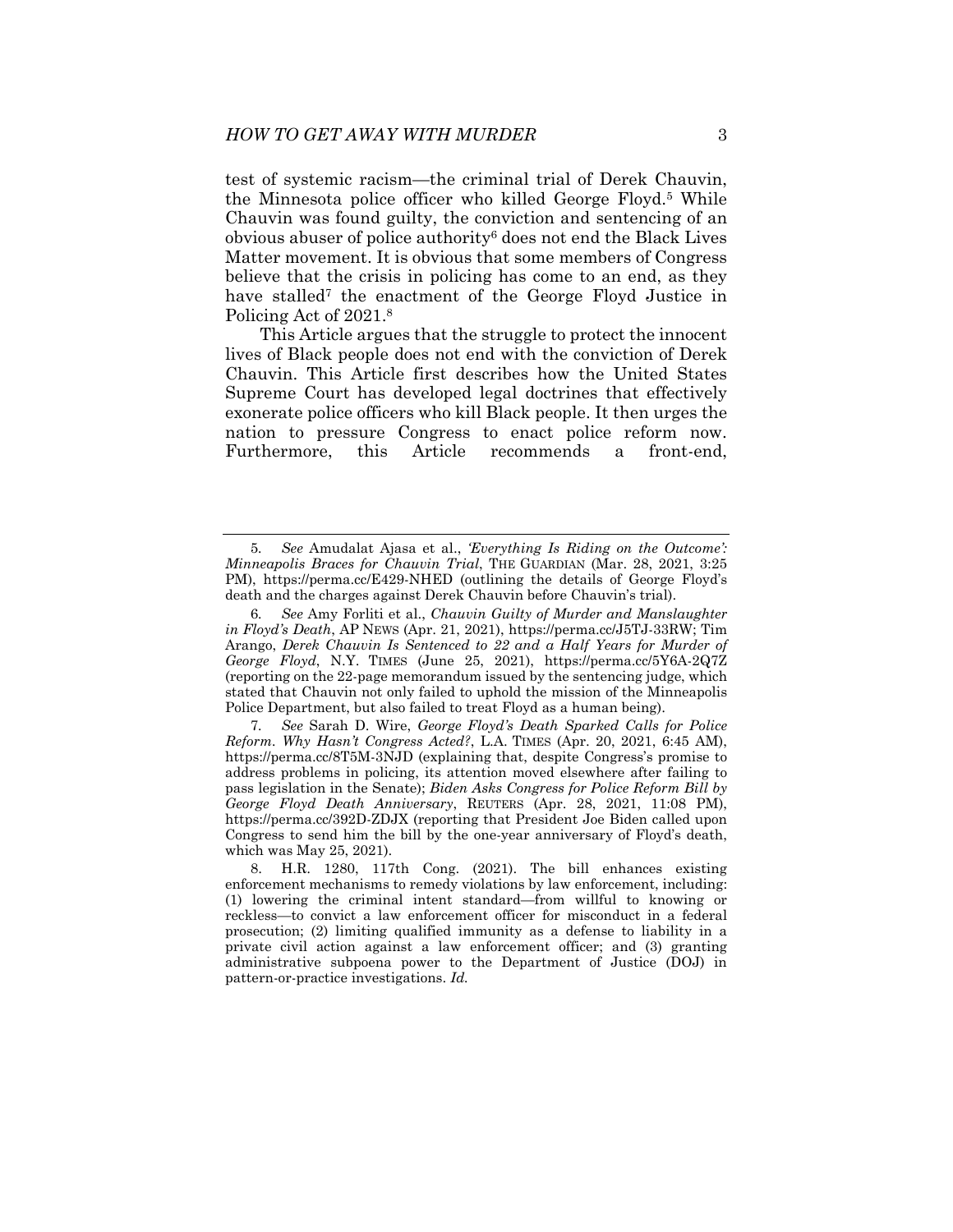transformative solution to police killings of Black people: a total ban on the police use of lethal force.<sup>9</sup>

#### I. POLICE ARE KILLING BLACK PEOPLE

Police use of lethal force faced sharp criticism following widely-publicized, controversial police killings of Black people, including children.10 Police officers kill Black people at rates more than twice those of whites.11 Statistics show that when police kill people, it is most likely a white male police officer who fatally shoots a young Black man.12 Such police killings of Black people are modern-day "lynchings"— state-sanctioned executions that, under the pretext of administering justice but without trial, torture and kill Black people, terrorizing them, thereby maintaining white supremacy in the economic, social, and political spheres.13

Police killings of Black people occur throughout this country in routine, unexpected circumstances. It can happen in the dead of night, while asleep in the privacy of one's home, which is exactly what happened to Breonna Taylor.14 Taylor was killed

10*. See* Timothy Williams, *Study Supports Suspicion That Police Are More Likely to Use Force on Blacks*, N.Y. TIMES (July 7, 2016), https://perma.cc/27E3-WTL8.

11*. See* Jon Swaine et al., *Young Black Men Killed by US Police at Highest Rate in Year of 1,134 Deaths*, THE GUARDIAN (Dec. 31, 2015, 3:00 PM), https://perma.cc/6JJS-ECF5 (noting the "rate of death for young [B]lack men was five times higher than white men of the same age" out of the 1,134 people killed by police in 2015).

 12. David J. Johnson et al., *Officer Characteristics and Racial Disparities in Fatal Officer-Involved Shootings*, PROC. NAT'L ACAD. SCIS. (Aug. 6, 2019), https://perma.cc/CX4N-3TXJ.

14*. See* Arian Campo-Flores & Sabrina Siddiqui, *Louisville Metro Council Bans No-Knock Warrants*, WALL ST. J. (June 11, 2020, 8:54 PM),

 <sup>9. &</sup>quot;Lethal force" includes the use of firearms, chokeholds, strangulation, stun guns (a.k.a. Tasers), rubber bullets, and attack dogs; aggravated assault and simple battery; and the injection of ketamine. *See* Memorandum, Att'y Gen., U.S. Dep't of Just., Commentary Regarding the Use of Deadly Force in Non-Custodial Situations (Oct. 17, 1995), https://perma.cc/42UC-ENV3 (last updated Mar. 8, 2017) (defining deadly force as the use of any force that is "likely to cause death or serious physical injury").

 <sup>13.</sup> Historically, the most commonly utilized form of lynching was noose-hanging a Black man from a tree. *See generally* KENNETH M. STAMPP, THE PECULIAR INSTITUTION: SLAVERY IN THE ANTE-BELLUM SOUTH 148 (1956) ("Here, then, was the way to produce the perfect slave: . . . develop in him a paralyzing fear of white men . . . .").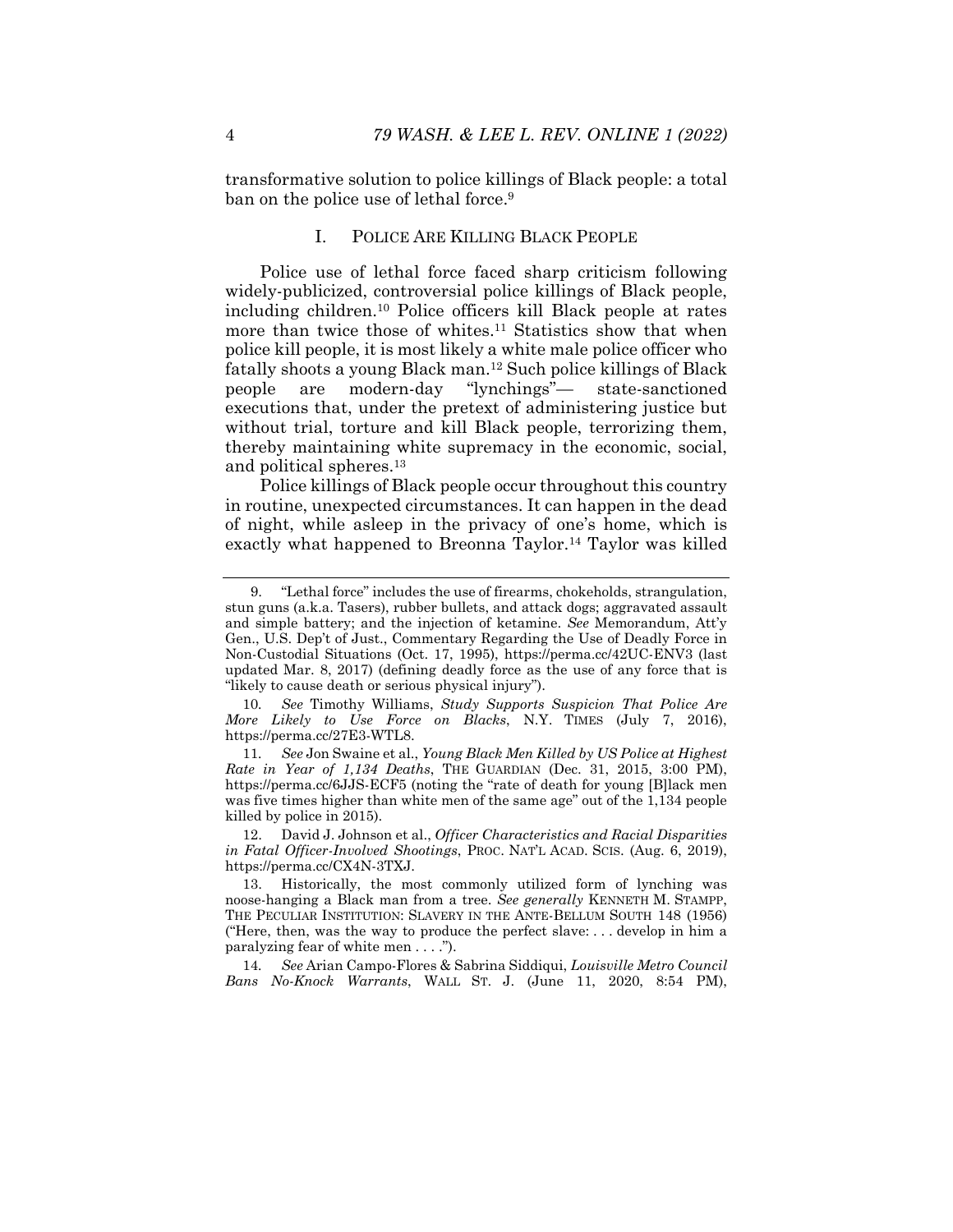by eight of the several rounds fired by three white male plainclothes police officers who used a battering ram to force open the door while raiding her home pursuant to a no-knock warrant.15 Tragedy can also happen in the light of day for the world to witness, such as in Minneapolis on May 25, 2020, when the media broadcast a cell phone video of four police officers detaining George Floyd, who was handcuffed and lying face down in the street.16 One white male officer continuously pressed his knee to Floyd's neck while Floyd repeatedly cried out, "I can't breathe."17 The chokehold lasted for about nine minutes, resulting in Floyd's death.18

Black people can be shot by police officers for falling asleep in the drive-thru of a fast-food restaurant. Such was the case in Atlanta on June 12, 2020, when Rayshard Brooks, a twenty-seven-year-old Black man, was shot and killed by a white male police officer.<sup>19</sup> Brooks was shot twice in the back as he ran away from two police officers. His crime was "driving" while intoxicated, despite being asleep and parked in a Wendy's drive-thru.20 Or, as in another tragedy, a Black person can be killed by police officers simply for walking home, as when the police killed a young, unarmed Black man in Aurora, Colorado, on August 24, 2019.21 Elijah McClain, a twenty-three-year-old Black man, was stopped by white police officers.<sup>22</sup> One officer

https://perma.cc/6P57-6QXS. *See generally* KIMBERLÉ CRENSHAW ET AL., SAY HER NAME: RESISTING POLICE BRUTALITY AGAINST BLACK WOMEN (2016) (discussing varying forms of systemic violence against Black women, including fatal shootings, rape, and maiming).

 <sup>15.</sup> Campo-Flores & Siddiqui, *supra* note 14.

<sup>16</sup>*. See* Evan Hill et al., *How George Floyd Was Killed in Police Custody*, N.Y. TIMES (May 31, 2020), https://perma.cc/839J-PX9P (last updated Nov. 1, 2021) (reconstructing the death of George Floyd, who was arrested for allegedly paying with a counterfeit \$20 bill).

<sup>17</sup>*. Id*.

 <sup>18.</sup> Amy Forliti, *Prosecutors: Officer Was on Floyd's Neck for About 9 Minutes*, AP NEWS (Mar. 4, 2021), https://perma.cc/588D-BKQP.

<sup>19</sup>*. See* Helena Oliviero & Christian Boone, *Who Was Rayshard Brooks?*, ATLANTA J.-CONST. (June 14, 2020), https://perma.cc/5JNK-98AU.

<sup>20</sup>*. Id.*

<sup>21</sup>*. See* Stephanie Guerilus, *After Elijah McClain Was Killed by Police, a Petition Signed by More Than 2M Seeks Justice*, GRIO (June 24, 2020), https://perma.cc/V58Y-UWCX.

<sup>22</sup>*. Id*.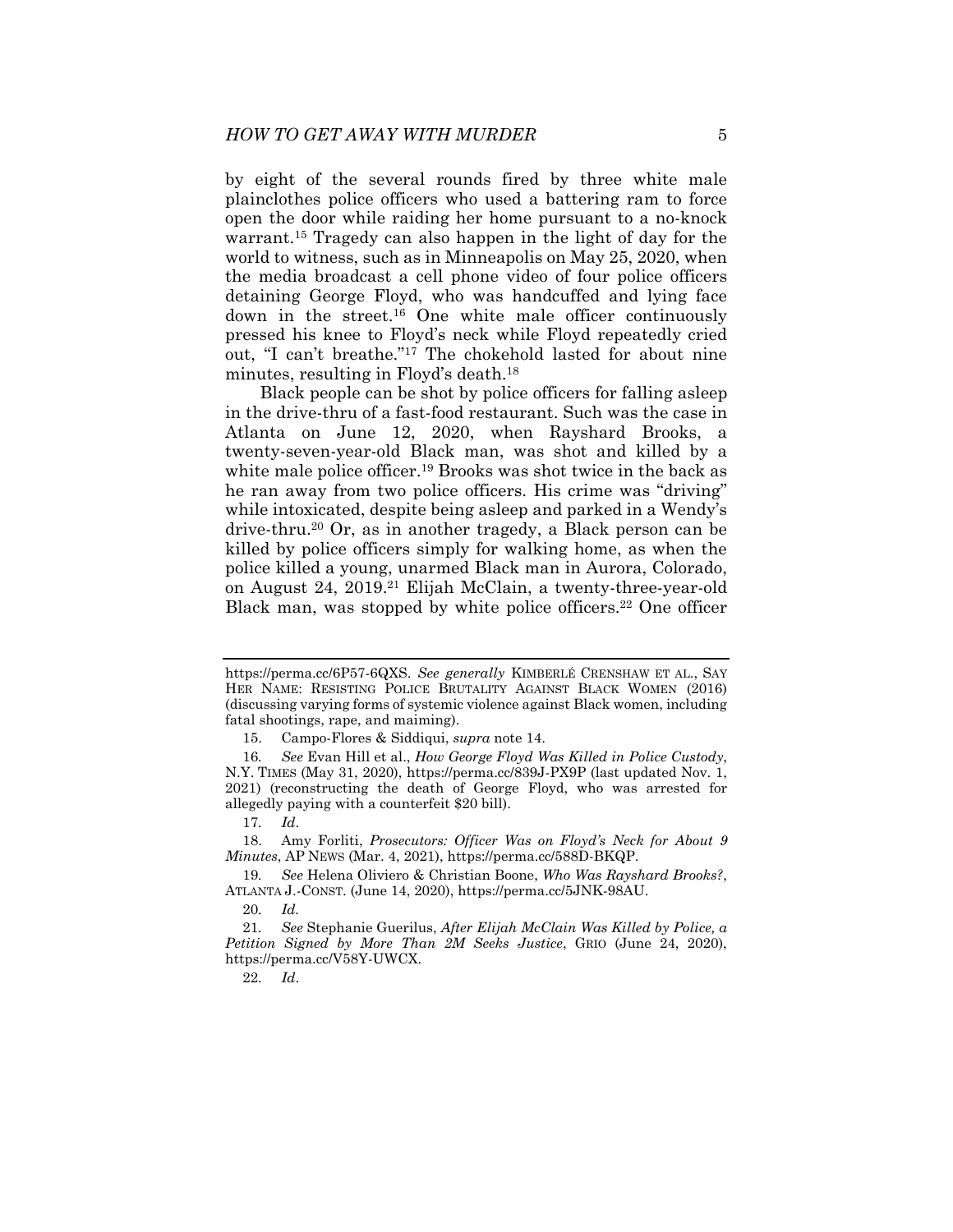placed McClain into a carotid hold, cutting off the flow of oxygen to his brain.23 Paramedics gave McClain ketamine to sedate him, and the officers held him down for fifteen minutes as McClain went into cardiac arrest. McClain was declared brain dead on August 30, 2019.24

The police shooting of an eighteen-year-old Black man, Michael Brown Jr., in Ferguson, Missouri on August 9, 2014, followed by the acquittal of his shooter, white Ferguson police officer Darren Wilson, again made the world aware of the systemic racism in America's police forces.<sup>25</sup> Police killings of Black people tend to have psychological impacts on the community at large. These impacts are especially traumatic when the law fails to prosecute a police officer who commits egregious acts against vulnerable Black citizens. For example, on November 22, 2014, in Cleveland, Ohio, twenty-six-year-old white police officer Timothy Loehmann shot and killed Tamir Rice, a twelve-year-old, unarmed, Black child playing in a playground.26 Loehmann was not indicted for his crime.27

In addition to the terror that Black people face when interacting with police officers, they must also fear white people acting under the pretext of the law. For example, near Brunswick, Georgia on February 23, 2020, Ahmaud Arbery, a Black man, was jogging when two white men, claiming they acted as civilian law enforcement, shot and killed him.28 Similarly, on February 26, 2012, in Sanford, Florida, a seventeen-year-old Black child named Trayvon Martin was

<sup>23</sup>*. Id*.

<sup>24</sup>*. Id*.

<sup>25</sup>*. See* Nicholas Cannariato, *'Hands Up, Don't Shoot' Examines What Led to Ferguson and Baltimore Protests*, NAT'L PUB. RADIO (Aug. 1 2019, 1:59 PM), https://perma.cc/H79Y-AF4Z.

<sup>26</sup>*. See* Shaila Dewan & Richard A. Oppel Jr., *In Tamir Rice Case, Many Errors by Cleveland Police, Then a Fatal One*, N.Y. TIMES (Jan. 22, 2015), https://perma.cc/WVJ7-HASY.

<sup>27</sup>*. See* Associated Press, *Grand Jury Declines to Indict Cleveland Officer in Fatal Shooting of 12-year-old Tamir Rice*, L.A. TIMES (Dec. 28, 2015, 3:00 PM), https://perma.cc/C4PZ-2DPN.

<sup>28</sup>*. See* Richard Fausset, *What We Know About the Shooting Death of Ahmaud Arbery*, N.Y. TIMES (Nov. 24, 2021), https://perma.cc/GX2Q-F7HV; *see also* Richard Fausset, *Three Men Sentenced to Life in Prison in Arbery Killing*, N.Y. TIMES (Jan. 7, 2022), https://perma.cc/6YMQ-9NDE.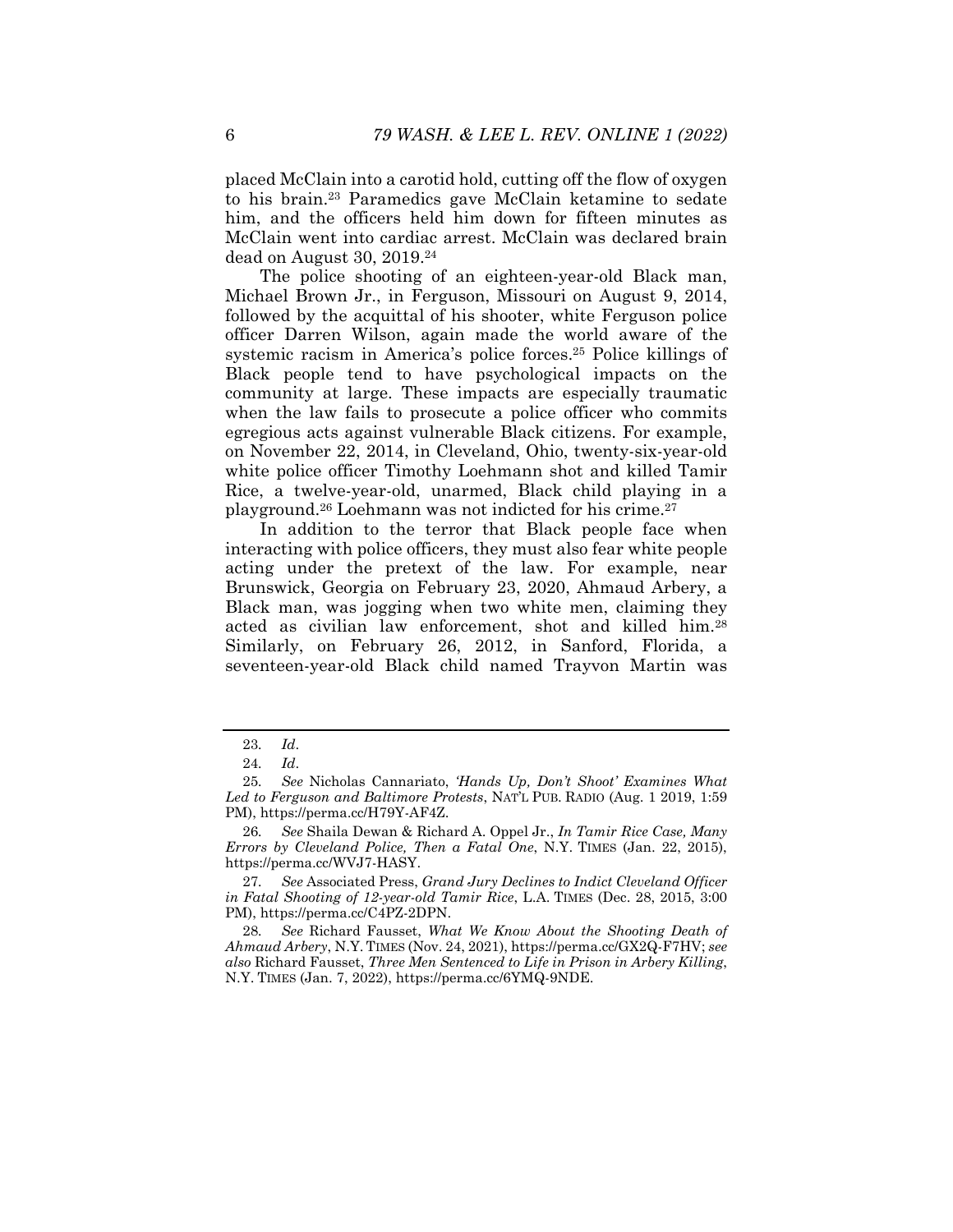killed by George Zimmerman, a white man and self-appointed "neighborhood watch coordinator."29

Police use of lethal force against Black people compels an examination of the legality and the morality of the practice. It raises disturbing questions about racial animus, systemic racism, and institutional racism against Black people.30 However, more disturbing is that police officers who kill people, particularly Black people, are judged by a legal standard that makes those officers unaccountable for using lethal force. This raises the question: Under the United States Constitution, do Black lives matter?

#### II. HOW DO POLICE GET AWAY WITH KILLING BLACK PEOPLE?

The Constitution expressly safeguards the sanctity of life against governmental killings.31 Consequently, the United States Supreme Court has severely prohibited the Government's right to take a person's life, specifically vis-à-vis the Court's death penalty jurisprudence, under the Cruel and Unusual Punishment Clause of the Eighth Amendment.<sup>32</sup> However, both state and local governments still authorize police officers to use lethal force while policing, permitting a police officer to act as prosecutor, judge, jury, and executioner. A shocking statistic shows that police officers have fatally shot more people in the last eighteen months than the total number of people executed by the states via capital punishment in the last forty-four years.<sup>33</sup>

Police officers who kill Black people are rarely prosecuted and convicted—while police officers fatally shot roughly one thousand people annually from 2005 to 2015, only fifty-four

<sup>29</sup>*. See* Greg Botelho, *What Happened the Night Trayvon Martin Died*, CNN (May 23, 2012, 10:48 AM), https://perma.cc/5VPC-WNEV.

<sup>30</sup>*. Id*.

<sup>31</sup>*. See* U.S. CONST. amend. V; *id*. amend. XIV, § 1 ("No state shall . . . deprive any person of life . . . without due process of law; nor deny to any person within its jurisdiction the equal protection of the laws.").

<sup>32</sup>*. See* U.S. CONST. amend. VIII ("[C]ruel and unusual punishments [shall not be] inflicted.").

<sup>33</sup>*. Executions by State and Region Since 1976*, DEATH PENALTY INFO. CTR. (2020), https://perma.cc/9KDM-F9A8.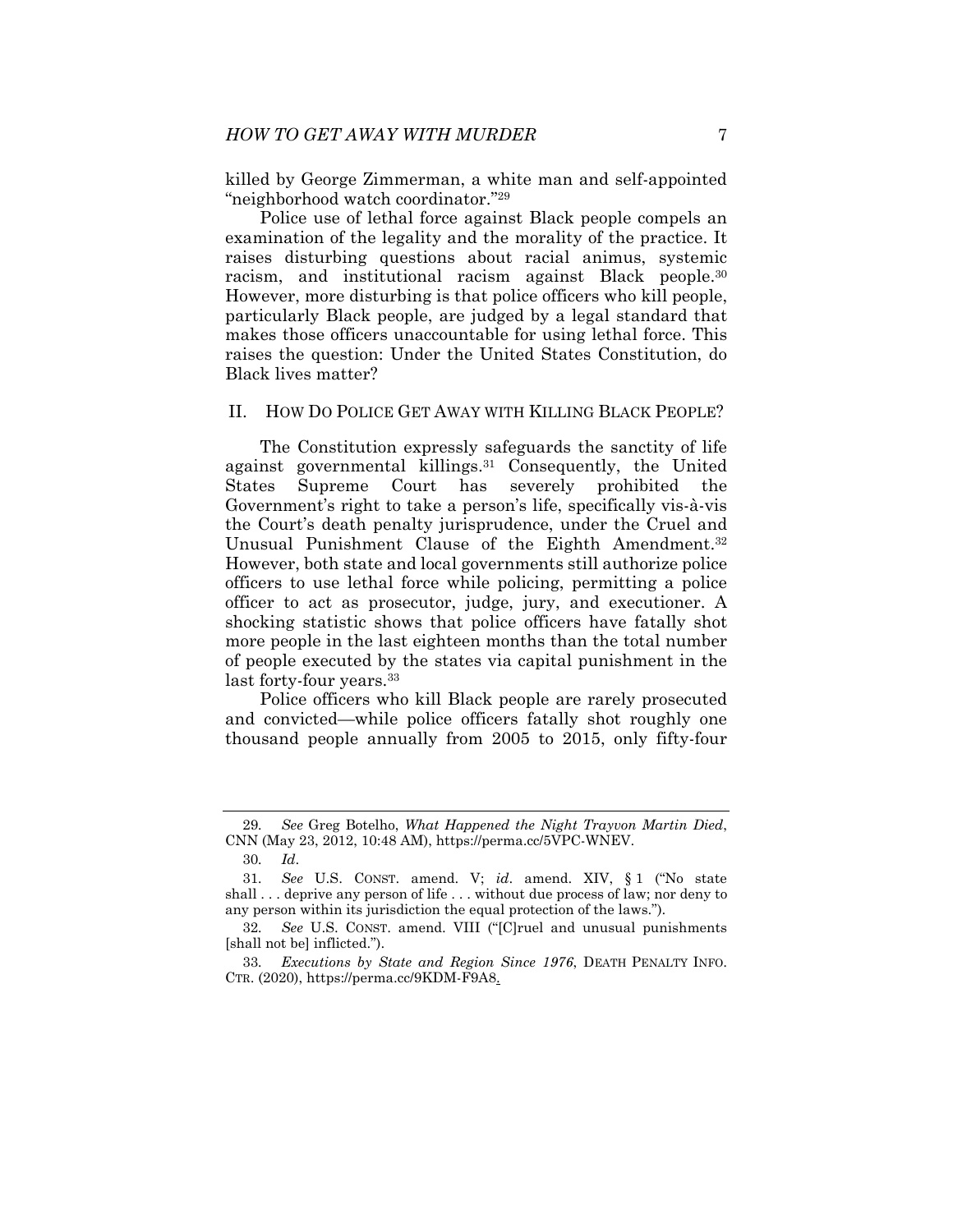officers were charged with a crime during that same period.34 Some state statistics are equally shocking; from 2015 to 2020, police in Georgia fatally shot 182 people, while only one Georgia officer was charged with murder.35 Further, the few police officers who were convicted or pled guilty to a fatal shooting received an average of four years of jail time, and sometimes only weeks.36 These startling facts raise the question, how do the policies and practices that authorize police officers to use lethal force pass constitutional scrutiny?

A careful analysis of the law provides a grim reason that accounts for this reality: the U.S. Supreme Court has adopted three doctrines—willful intent, qualified immunity, and objective reasonableness—that, when combined, grant police officers near-absolute immunity from criminal liability for homicides committed while policing.

First, the Court raised the bar for police culpability for homicide by requiring an intent to violate a victim's civil rights. In 1945, in *Screws v. United States*,<sup>37</sup> the Court held that the Civil Rights Act required a showing of intent to violate federal rights, rather than just a generalized "bad purpose."38 As a result, to prevail in a civil rights case, the claimant must prove the defendant's specific intent to deprive a victim of a constitutional or federal right.39 Hence, due to *Screws*' precedent, the current federal laws fail to promote federal investigations and prosecutions of wrongdoers when police officers use lethal force to kill Black people.

- 37. 325 U.S. 91 (1945).
- 38*. Id*. at 107.
- 39*. Id*. at 103.

 <sup>34.</sup> Matt Ferner & Nick Wing, *Here's How Many Cops Got Convicted of Murder Last Year for On-Duty Shootings*, HUFFINGTON POST (Jan. 13, 2016, 11:34 AM), https://perma.cc/RN5S-S55G; Kimberly Kindy & Kimbriell Kelly, *Thousands Dead, Few Prosecuted*, WASH. POST (Apr. 11, 2015), https://perma.cc/QG5M-DZTT. *See* U.S. DEP'T OF JUSTICE CIVIL RIGHTS DIV., FY 2014 PERFORMANCE BUDGET: CONGRESSIONAL SUBMISSION 20–21 (2014) (reporting that in cases brought in 2011, out of 10,000 complaints, only 224 officers were charged).

<sup>35</sup>*. See, e.g*., Eric Levenson, *What Georgia Law Says About When Police Can Use Deadly Force*, CNN (June 15, 2020, 3:22 PM), https://perma.cc/37JM-467C ("From 2015 to 2020, police in Georgia have shot and killed 182 people, according to The Washington Post's Fatal Force tracker. In that time, only one Georgia officer has been charged with murder.").

 <sup>36.</sup> *See* Kindy & Kelly, *supra* note 35.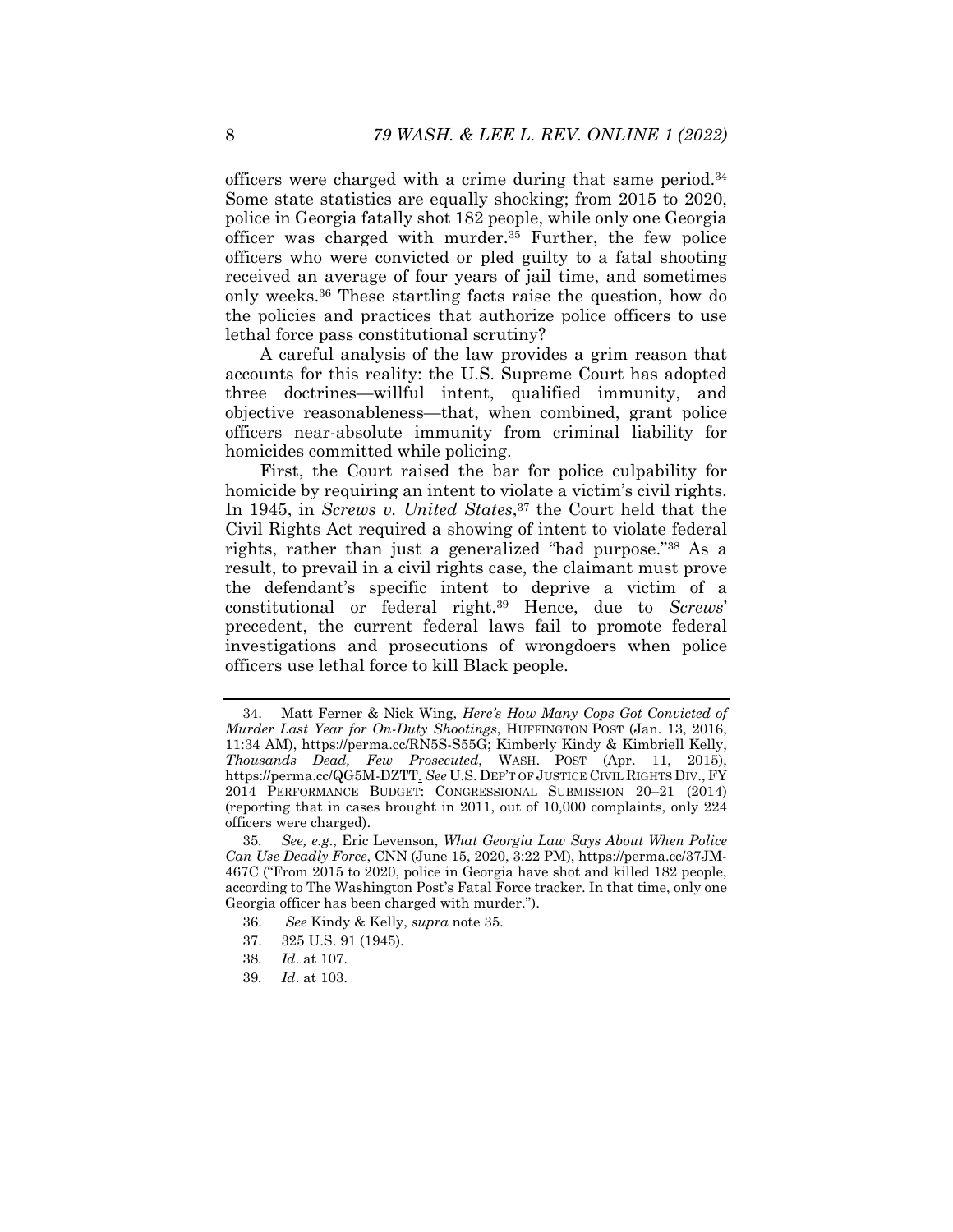The second doctrine was introduced in 1967. In *Pierson v.*   $Ray<sub>40</sub>$  the Court introduced the doctrine of "qualified" immunity,"41 which allows police officers to avoid personal liability when being sued for civil rights violations under § 1983.42 The Court restricted such liability so long as a police officer acted in "good faith" and believed that the law authorized his or her conduct.<sup>43</sup> In 1982, in *Harlow v. Fitzgerald*,<sup>44</sup> the Court held that an official, even when acting maliciously and violating a person's constitutional rights, is *immune* from personal liability, unless the claimant could show that the right was "clearly established."45 Most importantly, in *Harlow*, the Court pronounced that qualified immunity had a *preemptive procedural* role, one that denied a claimant's right to proceed in federal court.46 In 1987, in *Anderson v. Creighton*,47 the Court held that when an officer of the law conducts a search and violates the Fourth Amendment, that officer is entitled to qualified immunity if the officer proves that a reasonable officer could have believed that the search constitutionally complied with the Fourth Amendment.<sup>48</sup> One study concluded that qualified immunity "has become a nearly failsafe tool to let police brutality go unpunished and deny victims their constitutional rights."49

Lastly, police officers are protected by the Court's doctrine of "objective reasonableness"—the rebuttable presumption that the officer believed at the time of the killing that his or another's life was at risk. In 1985, with *Tennessee v. Garner*,50 the Court

46*. Id.* at 457. In 2001, the Court held that a ruling on a qualified immunity defense must be made early in the trial court's proceeding, because qualified immunity is a defense to stand trial, not merely a defense from liability. *See* Saucier v. Katz, 533 U.S. 194, 200–01 (2001).

- 47. 483 U.S. 635 (1987).
- 48*. Id*.

49*. See* Andrew Chung et al., *Special Report: For Cops Who Kill, Special Supreme Court Protection*, REUTERS (May 8, 2020, 6:03 AM), https://perma.cc/3CZJ-X6MA.

50. 471 U.S. 1 (1985).

 <sup>40. 386</sup> U.S. 547 (1967).

<sup>41</sup>*. Id*. at 555.

<sup>42</sup>*. Id*.

<sup>43</sup>*. Id*.

 <sup>44. 457</sup> U.S. 800 (1982).

<sup>45</sup>*. Id*. at 818.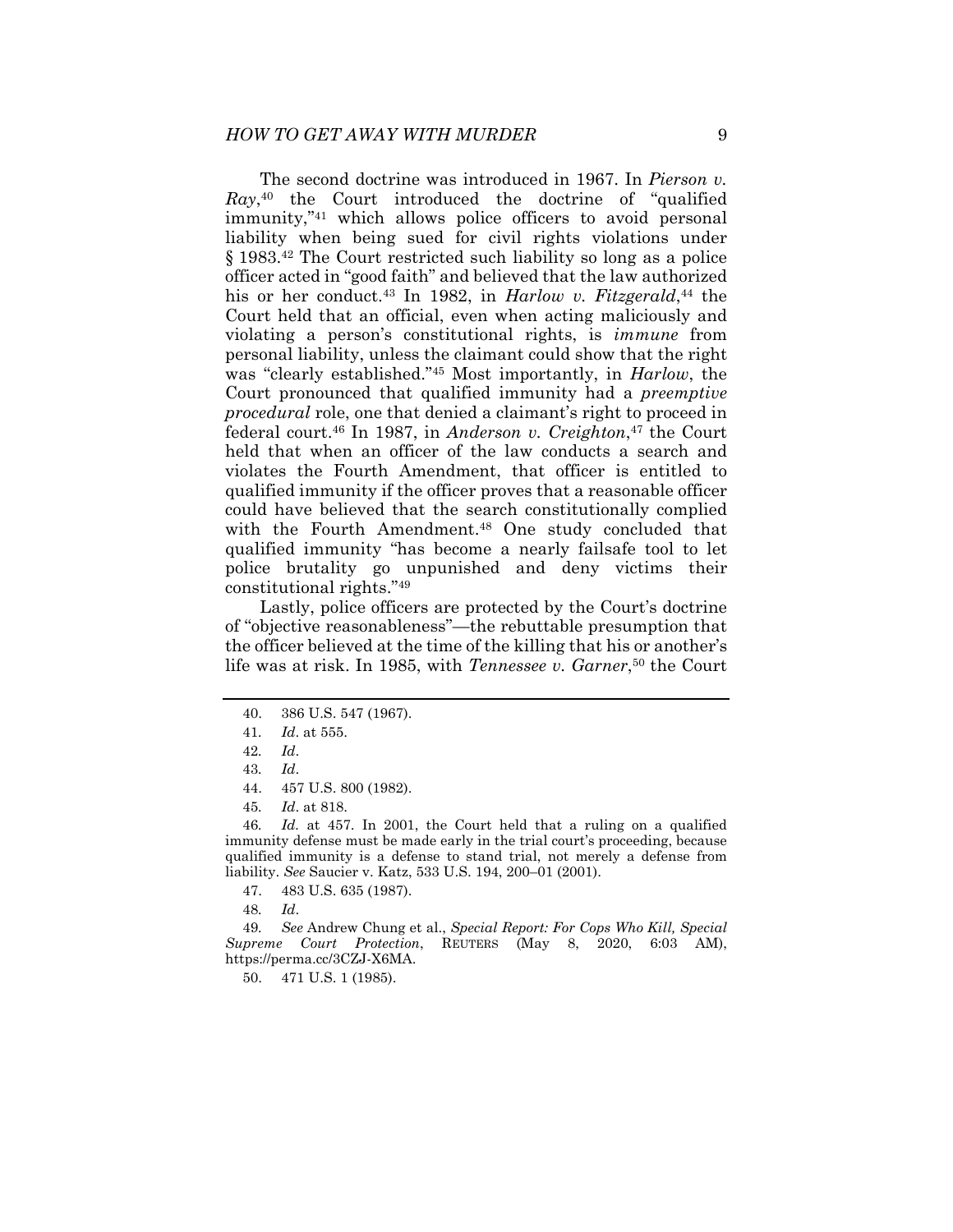found the use of deadly force to prevent escape was an unreasonable seizure under the Fourth Amendment, in the absence of probable cause that the fleeing suspect posed a physical danger.51 In doing so, the Court set forth instances in which an officer's use of deadly force is reasonable, based on "the totality of the circumstances," weighing the nature of the intrusion of the suspect's Fourth Amendment rights against the government interests that justified the intrusion.52 Four years later, in *Graham v. Connor*,<sup>53</sup> the Court held that the lower court had incorrectly applied a test that focused on an officer's subjective motivations.54 Instead, the Court held that the standard should be whether a police officer used an *objectively unreasonable* amount of force under a Fourth Amendment "search and seizure" analysis.55 In its decision, the *Graham* Court provided the basis for what constituted reasonableness, asserting that it applied to what is reasonable "under the circumstances."56 The Court held that determining the objective reasonableness of a particular seizure under the Fourth Amendment "requires a careful balancing of the nature and quality of the intrusion on the individual's Fourth Amendment interests against the countervailing governmental interests at stake."57 As such, the *Graham* Court's inquiry requires analyzing the totality of the circumstances from the officer's perspective.58 As a result, the *Graham* decision is the prevailing standard for determining whether a police officer's use of force is excessive or justified—whether a police officer reasonably believed his or her life, or the life of another, was being threatened at that time.

Combined, the Court's adoption of the doctrines of willful intent, qualified immunity, and objective reasonableness makes it nearly impossible to successfully prosecute a police officer for

58*. Id*.

<sup>51</sup>*. Id*.

<sup>52</sup>*. Id*. at 9.

 <sup>53. 490</sup> U.S. 386 (1989).

<sup>54</sup>*. Id*. at 396.

<sup>55</sup>*. Id*. at 399.

<sup>56</sup>*. Id.* at 396.

<sup>57</sup>*. Id*.